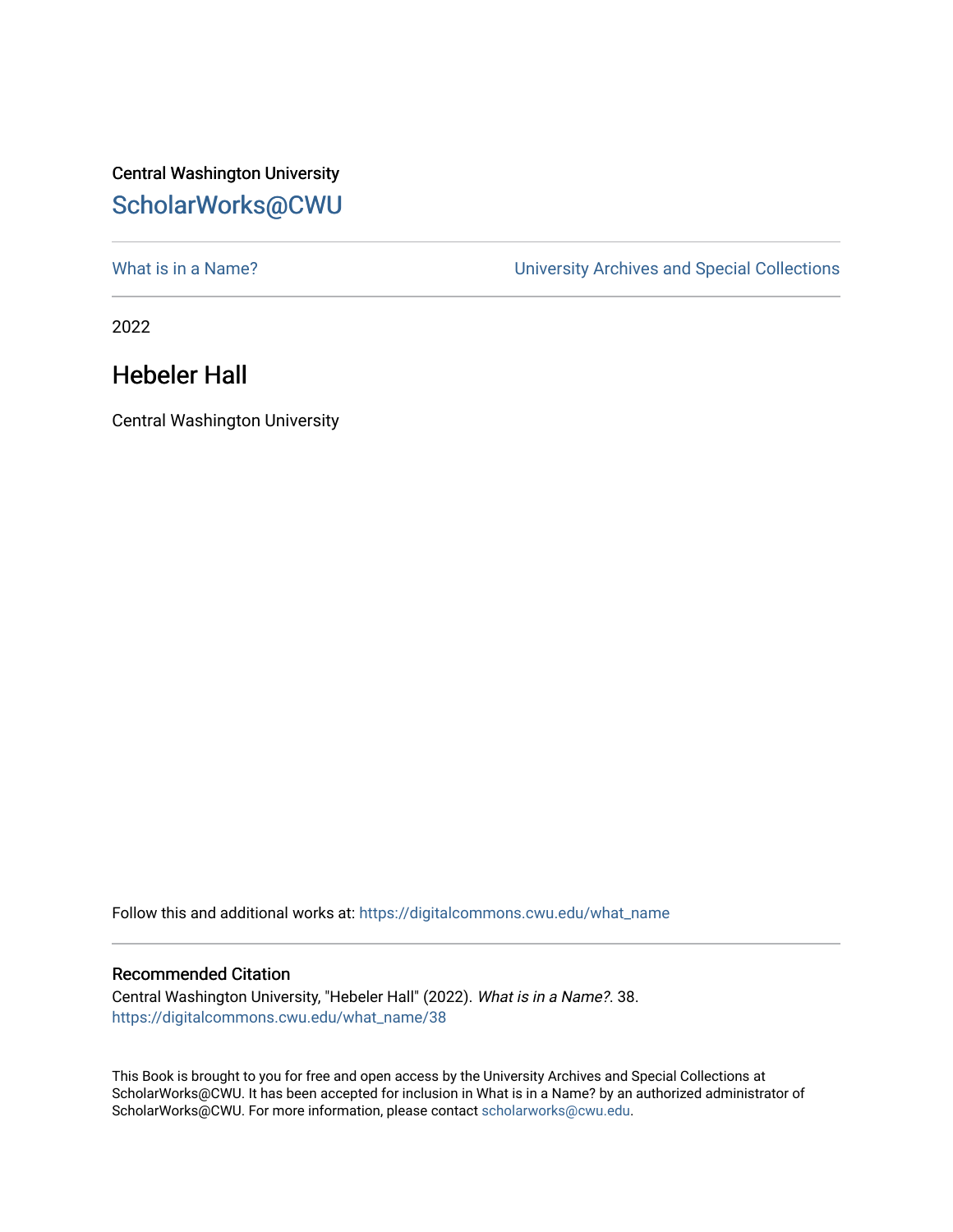What's in a Name? Hebeler Hall

Hebeler Hall is named to honor Amanda Hebeler, who played an integral role in the teacher training programs at CWU in its early decades. Hebeler directed the Washington State Normal School's student teaching program from 1924 to 1956, and was a professor of education from 1935 until her retirement in 1960.

Hebeler was born in Maple Grove Township, Michigan, on August 2, 1890. She graduated from Michigan State Normal School (now known as Eastern Michigan University) in 1916 and taught in the Wolverine State for several years.

In 1922, she decided to further her education and enrolled in the Teacher's College at Columbia University in New York City, earning a BS in 1924. While working at WSNS, she also continued her studies at the Teacher's College, receiving her MA in 1927.

By the early 1930s, it had become clear that Edison Hall (no longer standing), home of the student teaching programs, was no longer adequate and Hebeler began working with the school's administration on plans for a new education building.

In 1937, WSNS was granted the authority to issue four-year degrees and was renamed Central Washington College of Education. Additionally, that year the federal Public Works Administration and the Washington State Legislature appropriated fund to build a new teacher training laboratory building to replace Edison Hall.

The new structure, called the College Elementary School, was completed in 1939. It would continue to be used as a teaching lab school until 1982, when the state decided to close such instructional facilities for cost reasons.

In addition to incorporating design ideas from Hebeler, the new building boasted stained glass windows and fireplace tiles (depicting ancient printing processes and children's book characters) created by CWCE art professor Sarah Spurgeon and her students. Fireplace tiles in the Kindergarten classroom depicting Mother Goose characters were crafted by another CWCE art professor, Reino Randall.

Three years after her retirement, the College Elementary School was renamed to honor Hebeler. She continued living in Ellensburg until her death in 1969.

Hebeler Hall, which is now home of College of Humanities and Arts programs, has an architectural style that has been described as Neo-Classical Revival with Modern influence. It was designed with ten classroom suites that originally housed a nursery, Kindergarten, and grades one through six.